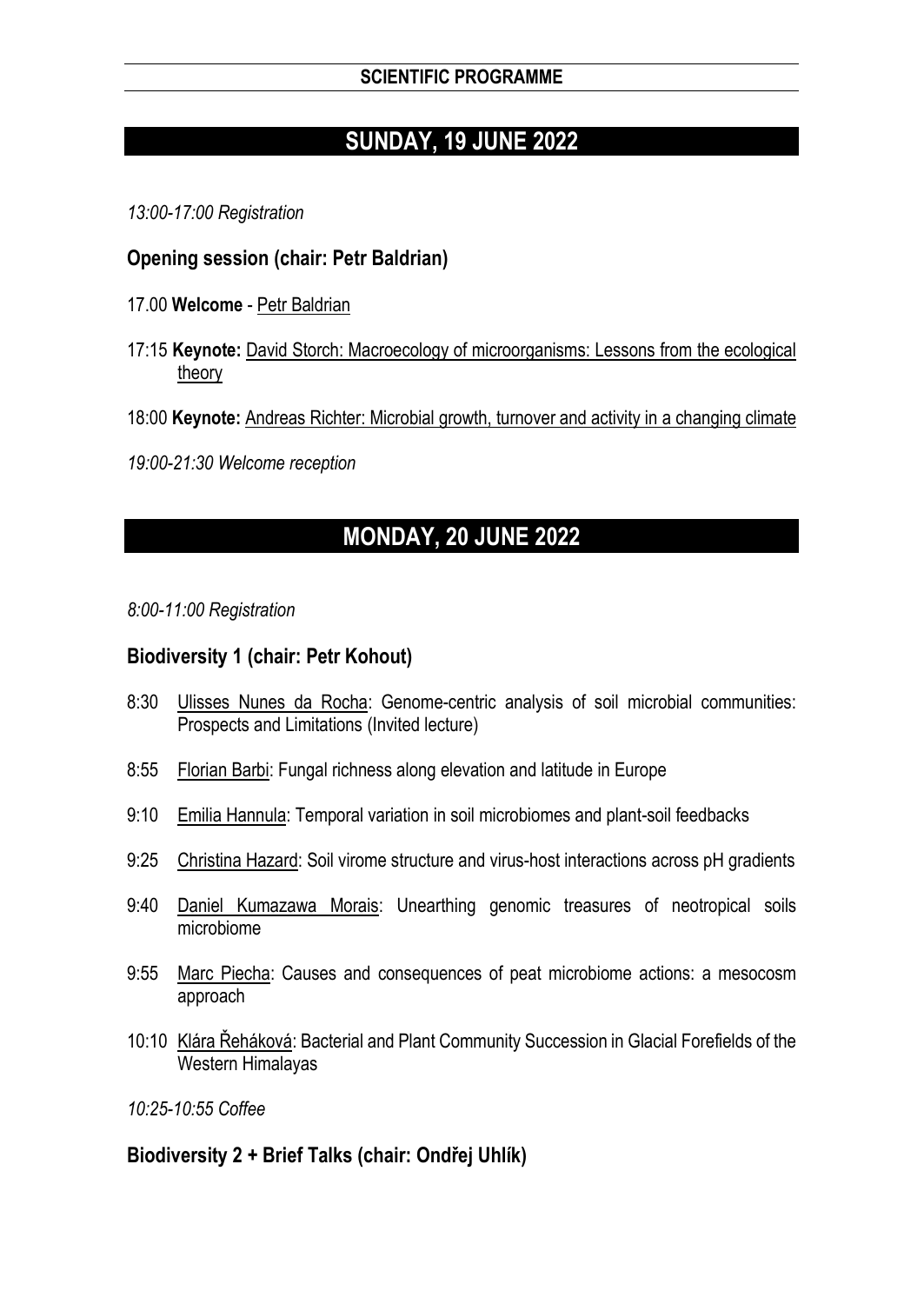- 10:55 Petr Baldrian: Fungal biodiversity, biogeography and ecology across the globe viewed through the high-throughput sequencing results (Invited lecture)
- 11:10 Nadejda Soudzilovskaia: Recent advances in understanding of global distribution of mycorrhizae
- 11:35 Ella Thoen: Environmental factors driving the diversity and distribution of the ubiquitous Archaeorhizomycetes soil fungi
- 11:50 Haitao Wang: The impact of drought on peat soil microbiome structure and function -- A multi-proxy-comparison
- 12:05 Salvador Lladó Fernández: SOILGUARD: Unleashing soil biodiversity potential for environmental, economic and social wellbeing (Brief talk)
- 12:10 Martina Slaninova Kyselkova: Taxonomy assignment of bacterial genes: assessment of accuracy with implications for metagenomes (Brief talk)
- 12:15 Joao Saraiva: Data from 220 metagenomes highlights the need for expanding eukaryotic reference genomes and long-read sequencing to recover high-quality fungal genomes (Brief talk)
- 12:20 Brunon Malicki: Factors driving the diversity of eukaryotic organisms inhabiting natural boreal forest soils (Brief talk)
- 12:25 Tomáš Větrovský: GlobalFungi, an online atlas of global fungal distribution based on high-throughput sequence data (Brief talk)
- 12:30 Riccardo Mancinelli: Global analysis reveals the importance of mycorrhizal type to predict soil microbial composition and biomass across biomes (Brief talk)
- 12:35 Paola Rallo: Plant-soil feedbacks between and within grass species (Brief talk)
- 12:40 Tijana Martinovic: Bacterial community response to *Picea abies* stand clearcutting (Brief talk)
- 12:45 Lingling Shi: Microbial utilization of rhizodeposits in soil of an agroforestry system (Brief talk)
- 12:50 Iñaki Odriozola: Forest soil microbiome undergoes guild specific temporal dynamics. (Brief talk)
- 12:55 Theo Trabac: Soil microbiome metagenome composition in paired pasture and woodland reveals differing microbial life-history strategies. (Brief talk)
- 13:00 Lukáš Vlk: Role of exotic woody plant species in introductions of non-native symbiontic fungi (Brief talk)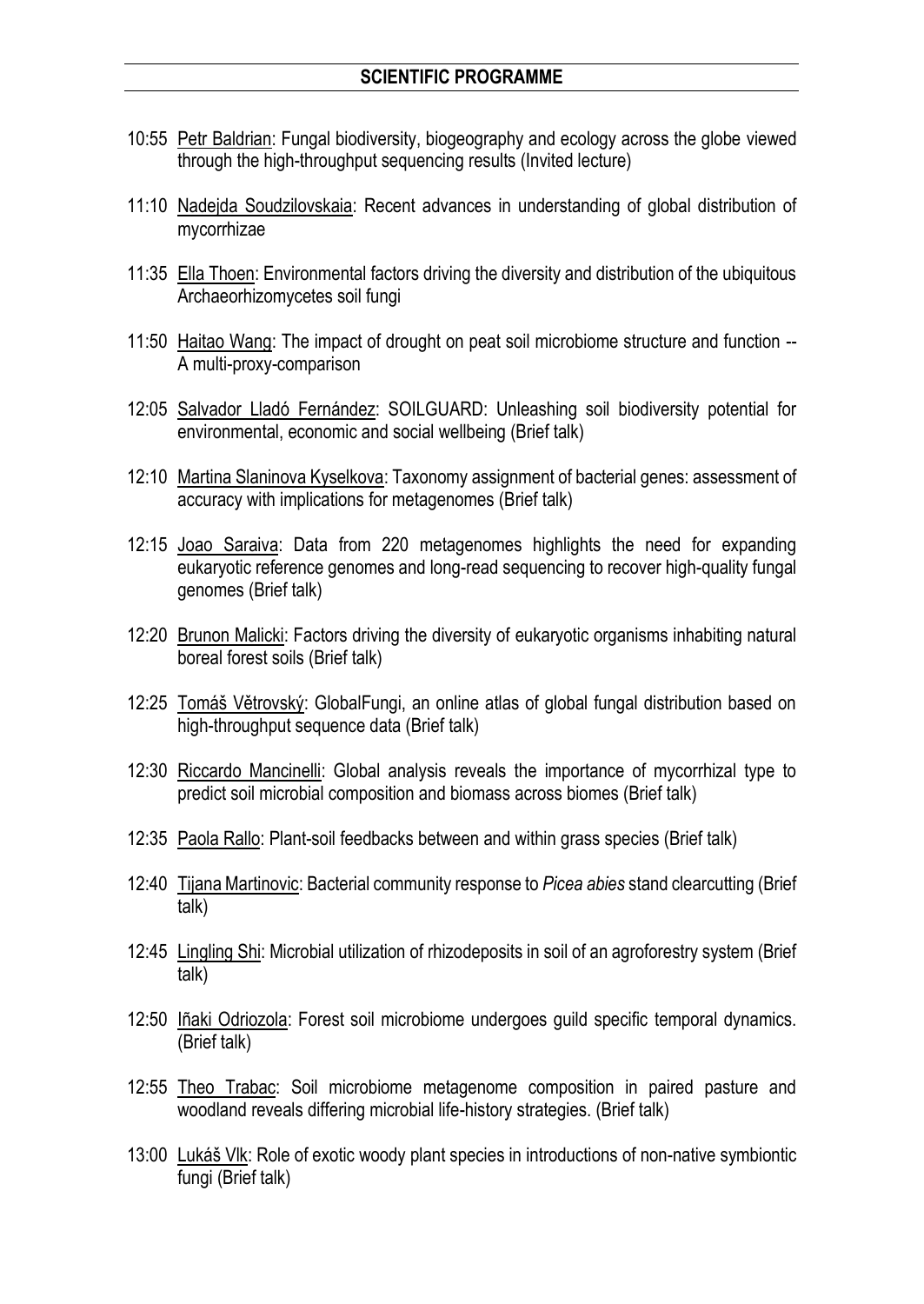- 13:05 José A. Siles: Soil microbial biomass across land uses and climates in Europe: elucidating its driving factors (Brief talk)
- 13:10 Sunil Mundra: Date palm (*Phoenix dactylifera*) root and bulk soil fungal communities are distinct and altered by salinity of irrigation water (Brief talk)
- *13:15-15:00 Lunch*

#### **Agricultural Soils 1 (chair: Taina Pennanen)**

- 15:00 Christoph Tebbe: Microbial community dynamics in cropland soils (Invited lecture)
- 15:25 Doreen Babin: Effect of long-term farming practices on the efficacy of beneficial microorganisms and soil-plant-microbe interactions under field conditions
- 15:40 Andrew Giguere: Activity and community composition of ammonia oxidizers in a longterm agricultural fertilization experiment
- 15:55 Kian Jenab: Effects of long-term nutrient deficiencies on soil and root arbuscular mycorrhizal fungal communities in a managed grassland
- 16:10 Michael Bonkowski: Assembly patterns of the rhizosphere microbiome along the longitudinal root axis of maize (*Zea mays* L.)

#### *16:25-16:55 Coffee*

*17:00-19:15* **POSTER SESSION 1**

# **TUESDAY, 21 JUNE 2022**

#### **Forest ecosystems (chair: Jan Jansa)**

- 8:30 Hannu Fritze: Reindeers, methane fluxes and methanogenic archaea in arctic fens (Invited lecture)
- 8:55 Sue Grayston: Linking microbes to GHG in managed forest soils (Invited lecture)
- 9:20 Zander Human: Coniferous forest soil habitats are differentiated by function and differ in seasonality
- 9:35 Mathias Mayer: Successional trajectories after forest disturbance impact soil carbon and nitrogen cycles through microbial communities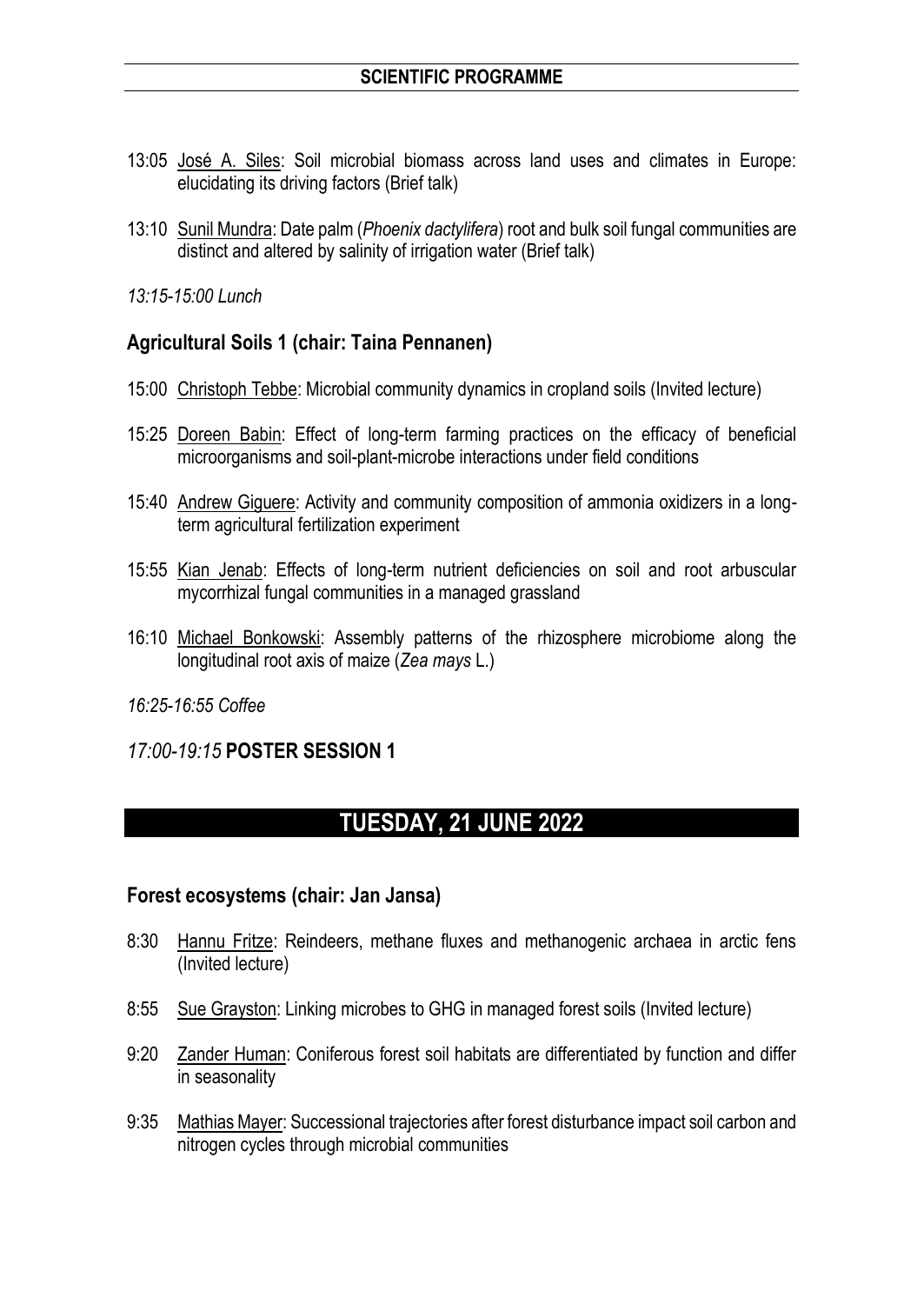- 9:50 Fabian Weikl: Reduced by numbers, beech and spruce root fungal communities retained their potentials during five years of severe drought
- 10:05 Rubén López-Mondéjar: Digging into the guilds of bacterial decomposers in forest soils: enzymatic systems of specialist and generalist taxa

*10:20-10:50 Coffee*

#### **Agricultural Soils 2 + Brief Talks (chair: Christoph Tebbe)**

- 10:50 Ellen Kandeler: Abundance and function of soil microorganisms in microhabitats of grassland soils under different land use intensity (Invited lecture)
- 11:15 Katharina Keiblinger: Suitability of microbial and organic matter indicators for on-farm soil health monitoring
- 11:30 George Muscatt: Continuous cropping primes the activity of microbial viruses in rhizosphere soil
- 11:45 Christian Poll: Preferential transport and biodegradation dynamics of glyphosate in an arable field after simulated heavy rain
- 12:00 Paula Rojas Pinzon: Uncovering biological nitrification inhibitors and their efficacy in different soil types (Brief talk)
- 12:05 Dana Elhottová: Specific footprint of outdoor cattle farming in the soil (Brief talk)
- 12:10 Sabine Huber: Soil resource, microbial biomass and enzymatic stoichiometry affect the C sequestration potential in arable soils – evidence from a multiple site on-farm approach (Brief talk)
- 12:15 Eva Kaštovská: Formation and stabilization of soil organic matter in eroded agricultural soils: role of soil texture and residue quality (Brief talk)
- 12:20 Paula Buil Maldonado: Arbuscular mycorrhizal fungi in arable soils: more mutualistic than expected, less mutualistic than possible (Brief talk)
- 12:25 Vendula Brabcová: Microbiomes of fungal fruit bodies: fresh and decomposed deadwood fungi represent a specific microbial habitat (Brief talk)
- 12:30 Michal Choma: Recovery of ectomycorrhizal fungi community after forest dieback in the course of vegetation regeneration (Brief talk)
- 12:35 Sarah Piché-Choquette: Every Fungi is "not" everywhere, but the environment "still" selects (Brief talk)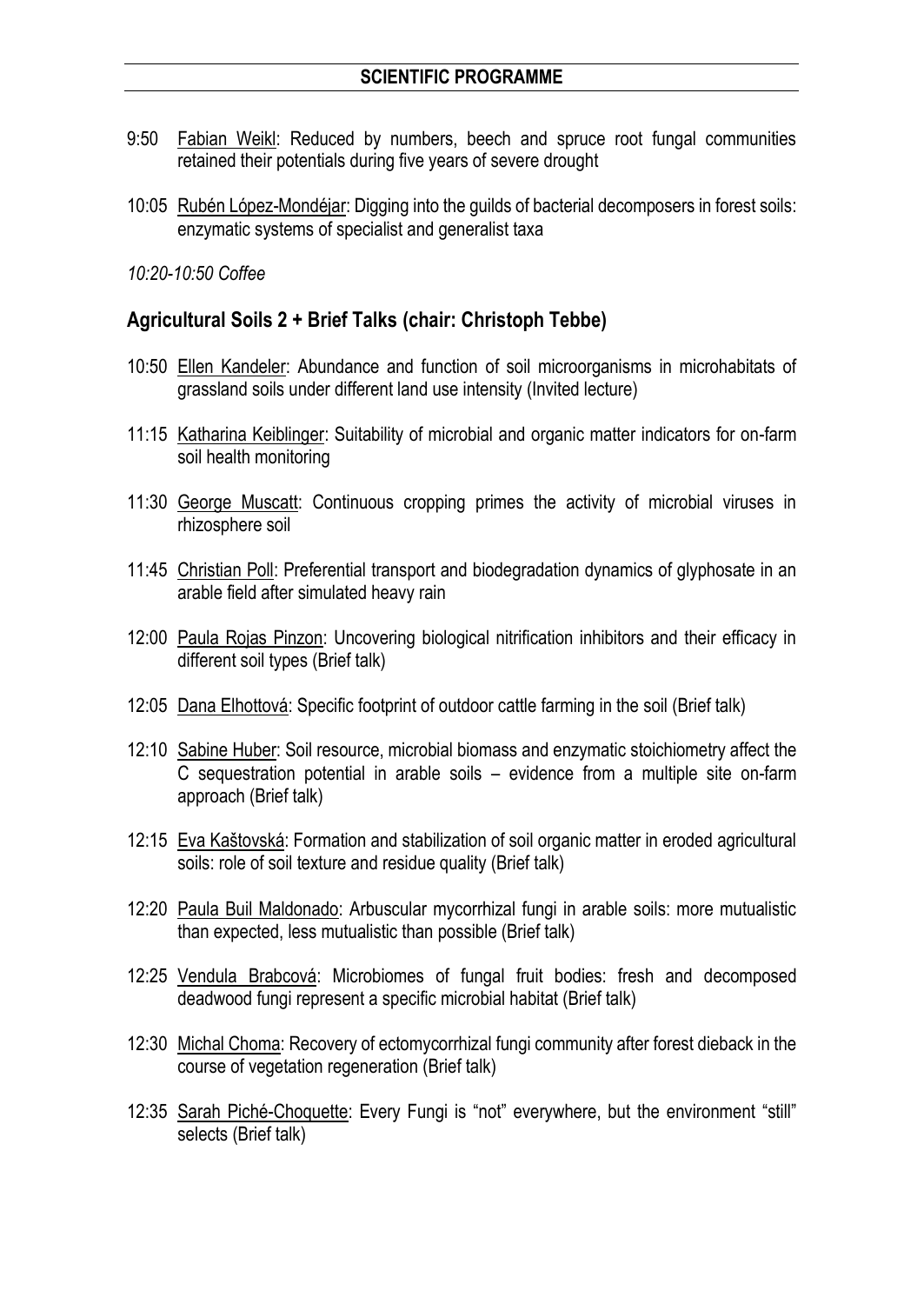- 12:40 Friederike Roy: Impact of elevated nitrogen deposition on deadwood decomposition is tree species dependent (Brief talk)
- 12:45 Jason Bosch: Patterns of bacterial-fungal co-occurrence in European beech (*Fagus sylvatica* L.) deadwood (Brief talk)
- 12:50 Chenguang Gao: The response of plant community to alterations in soil biotic conditions is decoupled between above- and belowground traits (Brief talk)
- 12:55 Sven Marhan: The function of the hyphosphere in carbon and nutrient partitioning between plants and microorganisms in a grassland soil (Brief talk)
- 13:00 Julius Nweze: The possible role and metabolic profile of bacterial communities in the hindgut of methane- and non-methane-releasing millipedes (Brief talk)
- 13:05 Johannes Schweichhart: Changes of arbuscular mycorrhizal communities along a 4000m elevation gradient in the NW Himalayas suggest increasing specialisation in higher elevations (Brief talk)
- 13:10 Valliammai Alaguvel: Protists modulate enteric bacterial communities in treated wastewater irrigated soils (Brief talk)
- *13:15-15:00 Lunch*

#### **Agricultural Soils 3 (chair: Hannu Fritze)**

- 15:00 Taina Pennanen: Forest to field value of wood fibres to feed soil fungi (Invited lecture)
- 15:25 Marie Uksa: Field-scale prediction of soil microbial activity using remote and proximal sensing technologies
- 15:40 Sannakajsa Velmala: How diversity of soil microbiome in boreal croplands connects to soil properties, management, landscape, and to soil carbon change
- 15:55 Damien Finn: Aromatic amino acid cross-feeding interactions stabilize growth and diversity in Maize rhizosphere and bulk soil aggregate communities
- 16:10 Ondrej Uhlik: Ecological functions of soil microorganisms governed by plant metabolites

*16:25-16:55 Coffee*

*17:00-19:15* **POSTER SESSION 2**

# **WEDNESDAY, 22 JUNE 2022**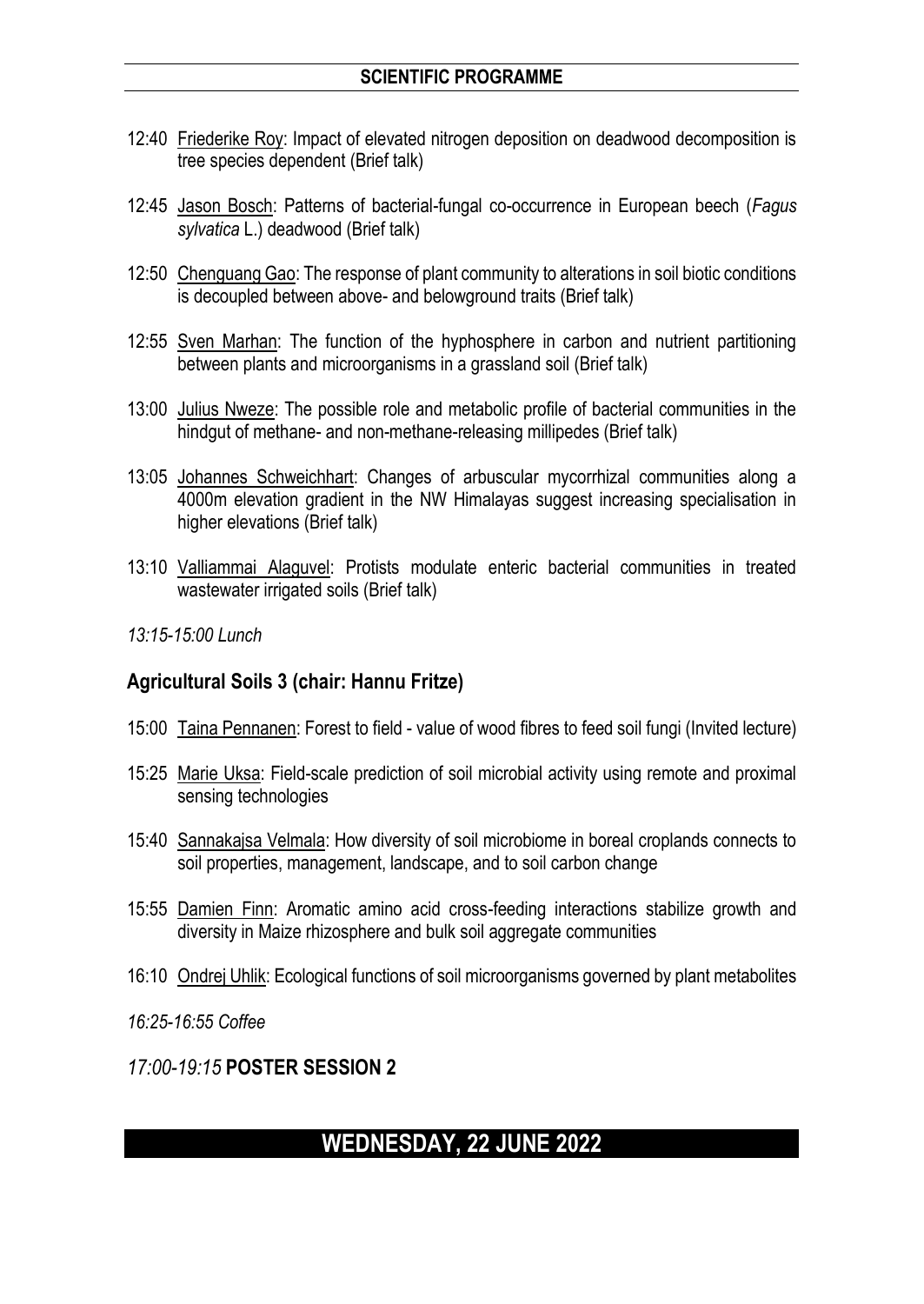#### **Interactions (chair: Jan Kopecký)**

- 8:30 Petr Kohout: A meta-analysis of global distribution and ecology of arbuscular mycorrhizal fungi (Invited lecture)
- 8:55 Roey Angel: Do millipedes depend on their gut microbiome to digest leaf litter?
- 9:10 Anna Maria Fiore-Donno: Wide metatranscriptomic overview of seasonal changes in soil microbial food webs in the Alps
- 9:25 Jan Frouz: The effect of soil fauna on stechiometry and microbial activity
- 9:40 Jan Jansa: Arbuscular mycorrhiza and nitrification: Insights from using synthetic nitrification inhibitors
- 9:55 Elly Morriën: Nature restoration via bottom-up and top-down steering of soil organisms: Fundamental insights from trace-labelling carbon through the food chain
- 10:10 Graeme Nicol: Characterising active host-virus interactions in soil by following transfer of assimilated carbon
- 10:25 Benjamin Poodiack: The scent of rain along an aridity gradient
- *10:40-11:10 Coffee*

#### **Biogeochemistry 1 + Brief Talks (chair: Jan Frouz)**

- 11:10 Colin Averill: Forest mycobiome composition dictates tree growth and carbon capture across Europe (Invited lecture)
- 11:35 Jiří Bárta: Buried but not dead: Microbiomes of Arctic Cryosols
- 11:50 Tessa Camenzind: The fungal carbon pump physiological traits give important insights on the role of saprobic fungi in soil biogeochemical cycles
- 12:05 Maede Faghihinia: Microbial interactions in the hyphosphere of arbuscular mycorrhizal fungi affect nutrient cycling in soil-plant systems (Brief talk)
- 12:10 Andrea Braun-Kiewnick: Monitoring *Gaeumannomyces tritici* an important soil-borne pathogen in continuous wheat rotations by qPCR and selection of potential beneficial rhizobacteria for plant health management (Brief talk)
- 12:15 Daria Rapoport: Co-cultivation with indigenous actinobacterial strains influences metabolite pool and cultivable part of soil bacterial community (Brief talk)
- 12:20 Jingjing Yang: Impacts of drying-wetting cycles and food-type on microbial community within casts of *Lumbricus terrestris* during ageing process (Brief talk)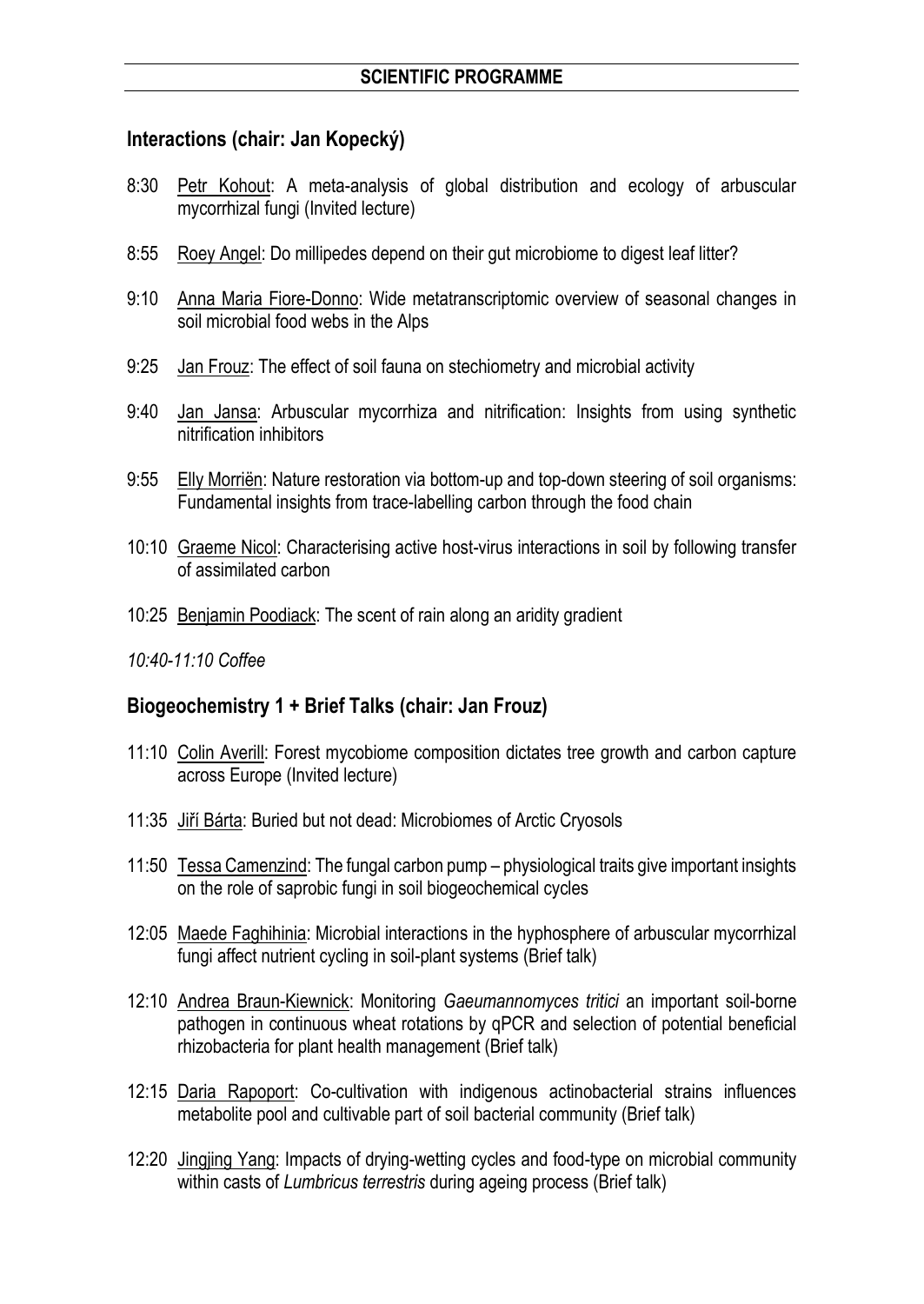- 12:25 Martin Rozmoš: Microbial loop involved in organic nitrogen utilisation by an arbuscular mycorrhizal fungus (Brief talk)
- 12:30 Sergey Blagodatsky: Soil microbial biomass and its activity in soils of an agricultural post-mining chronosequence (Brief talk)
- 12:35 Petr Čapek: Understanding variability in macromolecular composition of soil microorganisms as a way to determine its growth rate (Brief talk)
- 12:40 Fadwa Khalfallah: Forest trees species shape the biochemistry of soil organic matter under the control of their associated microbial communities (Brief talk)
- 12:45 Weilin Huang: Mycorrhizal impact as mediators of the litter decomposition process, regulate the global litter decomposition dynamics (Brief talk)
- 12:50 Petra Vinšová: Soil development of a High Arctic glacier forefield: microbial community succession and nutrient availability limitation (Brief talk)
- 12:55 Songyu Yang: Soil respiration and priming effect controlled by the addition of soluble and insoluble fractions of spruce roots (Brief talk)
- 13:00 Jana Voriskova: The effect of permafrost thaw on soil microbial community and potential aerobic respiration (Brief talk)
- 13:05 Stijn van den Bergh: Compost as a vector for the introduction of methanotrophic bacteria in agricultural soils: effects on atmospheric methane uptake (Brief talk)
- 13:10 Gabriele Tosadori: Effects of short-term warming on bacterial communities in Arctic soils (Brief talk)
- *13:15-15:00 Lunch*

#### **Biogeochemistry 2 (chair: Dana Elhottová)**

- 15:00 Stefano Manzoni: Advances in soil microbial modelling at the intersection of ecology, soil physics, and thermodynamics (Invited lecture)
- 15:25 Matthias Kästner: Microbial necromass in soil organic matter implications for soil microbial ecology
- 15:40 Victoria Martin: Cryptogam identity shapes microbial communities and organic matter pools in soils of maritime Antarctica
- 15:55 Julia Wiesenbauer: Temporal dynamics of soil metabolites in the immediate vicinity of a simulated root exudation hotspot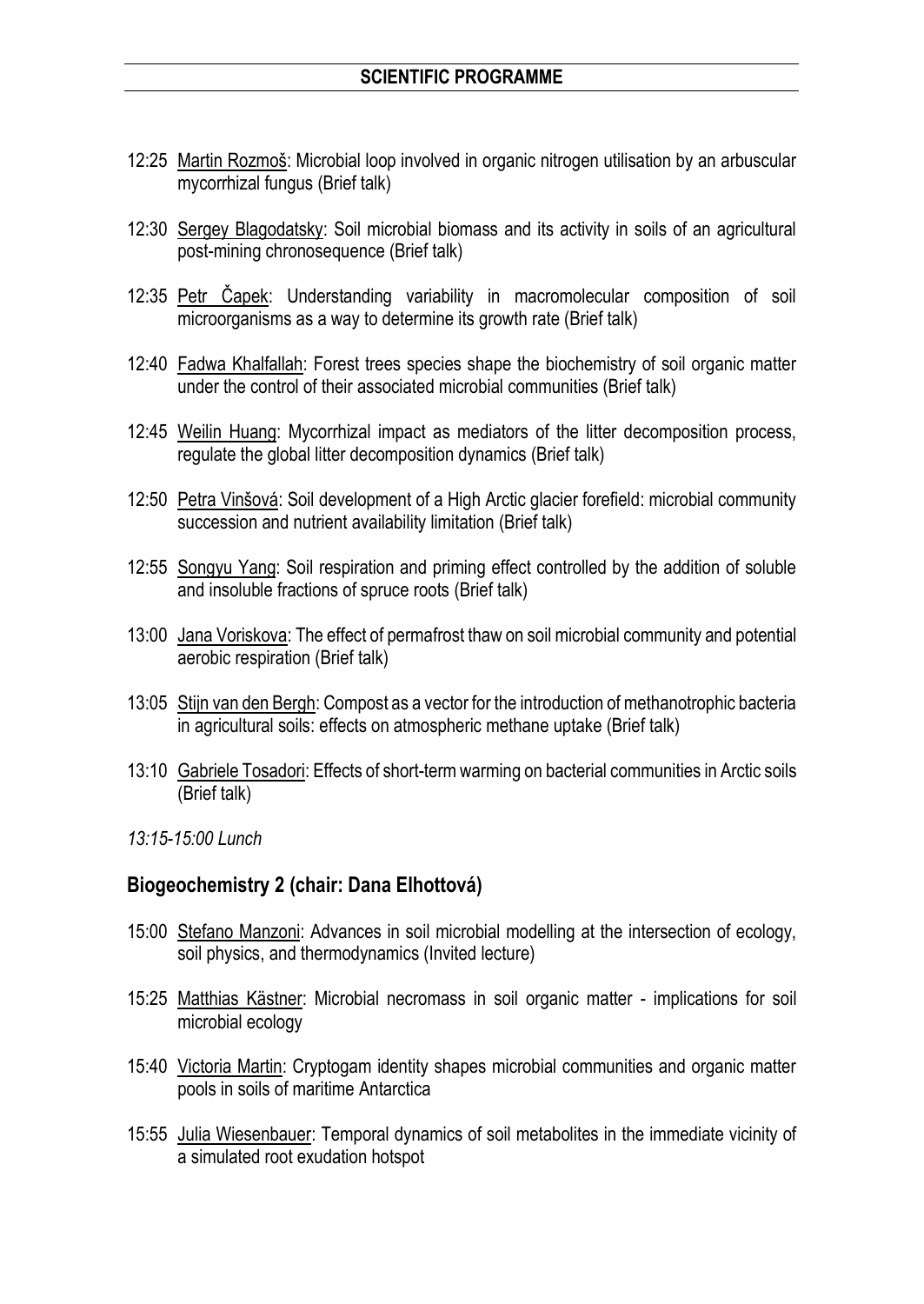- 16:10 Kristiina Karhu: Effect of N availability on the accumulation of microbial residue C in soil
- *16:25-16:55 Coffee*

## *17:00-19:15* **POSTER SESSION 3**

*19:15-22:15 Conference dinner*

# **THURSDAY, 23 JUNE 2022**

#### **Global change and human impact 1 (chair: Martina Slaninová Kyselková)**

- 8:30 Michael Van Nuland: Forecasting climate disruptions and geographic mismatches in ectomycorrhizal symbioses (Invited lecture)
- 8:55 Diana Andrade Linares: Microbial functionality loss and plant productivity under a warming climate: Towards the definition of microbial indicators
- 9:10 Evgenia Blagodatskaya: The microbial capacity to maintain the stability of soil organic matter is limited when the warming exceeds 2 degrees
- 9:25 Carla Cruz Paredes: Will experimental warming change soil microbial temperature thresholds for heat-tolerance?
- 9:40 Federica D'Alò: Alpine soil microbiome composition and functioning under different vegetation types in the climate change context
- 9:55 Frank Hagedorn: Long-term irrigation of a dry pine forest impacts carbon cycling through soil microbial and faunal communities
- 10:10 Qian Li:  $CO<sub>2</sub>$ , CH<sub>4</sub> and N<sub>2</sub>O profiles in forestry-drained peat soil under selection harvesting
- *10:25-10:55 Coffee*

# **Global change and human impact 2 (chair: Jiří Bárta)**

- 10:55 Brianne Palmer: Evidence for Fire Resistant Microorganisms in Biological Soil Crusts
- 11:10 Jörg Schnecker: Microbial response to soil cooling
- 11:25 Osnat Gillor: The fate of pathogens, antibiotics and resistance genes in treated wastewater irrigated soils and crops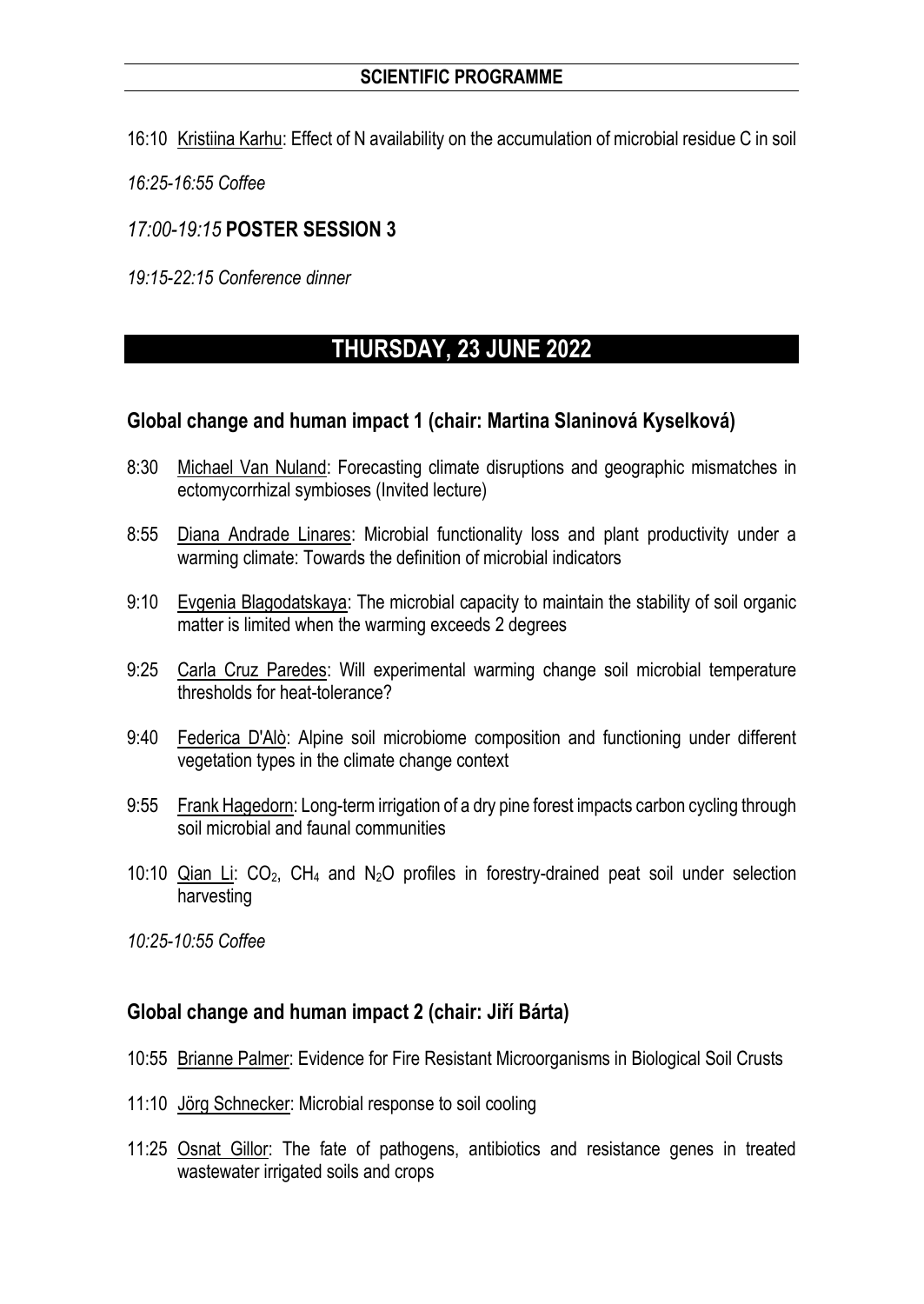- 11:40 Alica Chroňáková: Evaluation of the risk of pharmaceutical exposure to soil microorganisms
- 11:55 Flavien Maucourt: Prokaryotic, microeukaryotic and fungal composition in a long-term polychlorinated biphenyl-contaminated brownfield
- 12:10 Alessandro Florio: Evidence for Biological Nitrification Inhibition (BNI) from forest tree species
- 12:25 Michaela Dippold: Intracellular carbon storage by microorganisms: an overlooked pathway of microbial biomassgrowth in soils

### **12:40-13:00 Conference closing**

*13:00-13:30 Takeaway Lunch*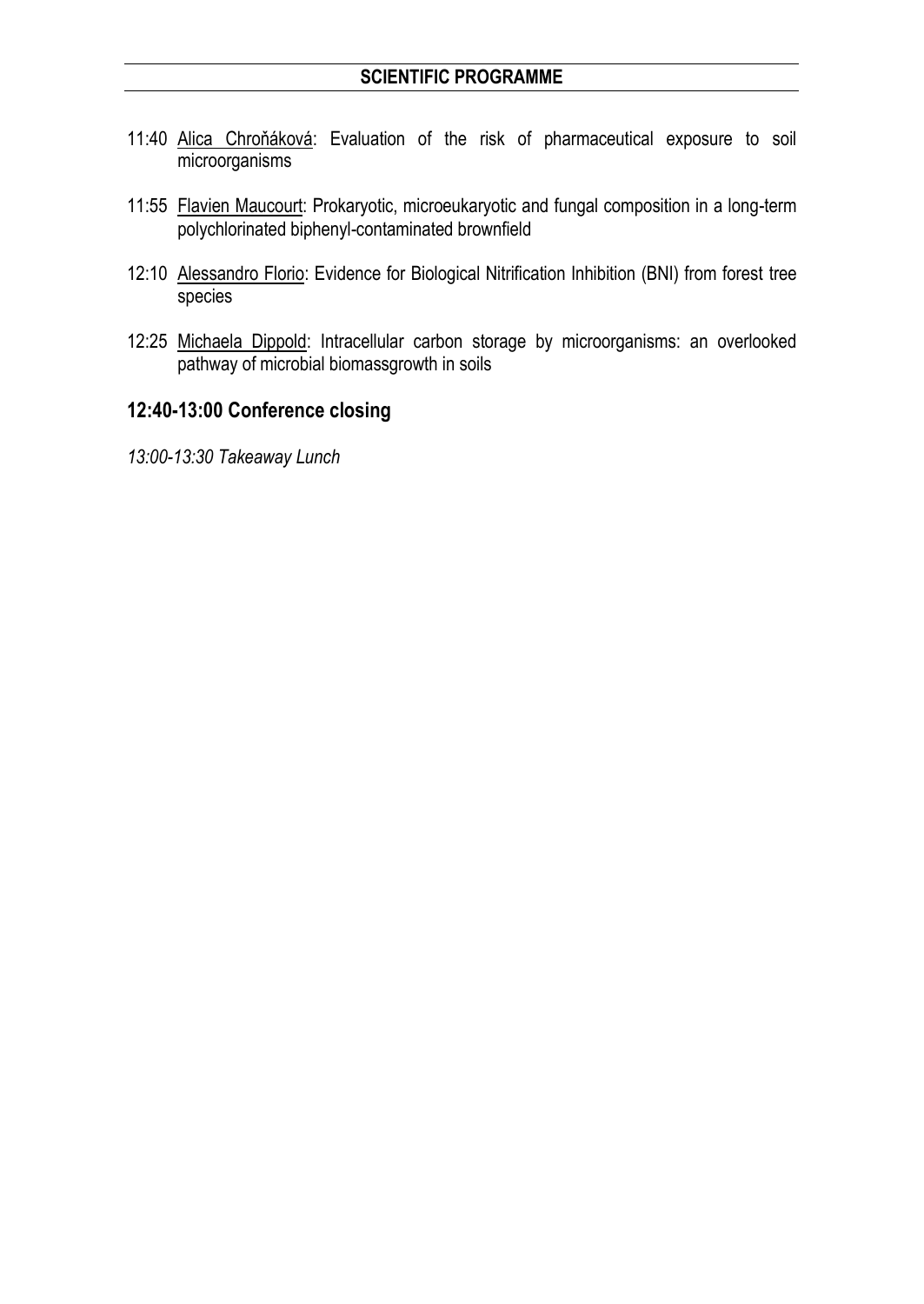# **LIST OF POSTERS**

## **POSTER SESSION 1 (MONDAY 20.6.2022)**

- 1. Dalinda Bouraoui Environmental factors across Switzerland drive soil fungal community composition
- 2. Kate Buckeridge Soil microbial diversity across land use and farm management in Luxembourg
- 3. Florian Gschwend Soil equilibration prior to chloroform-fumigation-extraction based biomass determination induces consistent shifts in bacterial and fungal communities
- 4. Chunkai Li Biotic and abiotic drivers of coalescence asymmetry between soil and manure microbiomes
- 5. Bei Liu Effects of nitrogen fertilization and crop diversification on soil microbial community and carbon use efficiency
- 6. Salvador Lladó Fernández SOILGUARD: Unleashing soil biodiversity potential for environmental, economic and social wellbeing
- 7. Brunon Malicki Factors driving the diversity of eukaryotic organisms inhabiting natural boreal forest soils
- 8. Riccardo Mancinelli Global analysis reveals the importance of mycorrhizal type to predict soil microbial composition and biomass across biomes
- 9. Tijana Martinovic Bacterial community response to *Picea abies* stand clearcutting
- 10. Alena Máslová Monitoring diversity of vegetation and soil microbial communities in natural habitats
- 11. Iñaki Odriozola Forest soil microbiome undergoes guild specific temporal dynamics.
- 12. Juliette Ohan Microbial community composition of biocrusts converge between two highly saline potash tailings piles
- 13. Eva Petrová How can methanogens, strict anaerobes, survive oxygen stress and desiccation?
- 14. Paola Rallo Plant-soil feedbacks between and within grass species
- 15. Alexandre Rosado Extreme Soils: Unraveling the diversity and functions of extremophile bacteria from deserts and volcanoes in Saudi Arabia and Antarctica
- 16. Joao Saraiva Data from 220 metagenomes highlights the need for expanding eukaryotic reference genomes and long-read sequencing to recover high-quality fungal genomes
- 17. Lingling Shi Microbial utilization of rhizodeposits in soil of an agroforestry system
- 18. Karsten Schlich MICROSOIL Investigation of alternative test methods to correctly assess the impact of plant protection products, biocides and pharmaceuticals on soil microorganisms
- 19. Martina Slaninova Kyselkova Taxonomy assignment of bacterial genes: assessment of accuracy with implications for metagenomes
- 20. Eliška Suchopárová Culturability of rhizospheric and endospheric bacterial communities of common sunflower (*Helianthus annuus* L.)
- 21. Theo Trabac Soil microbiome metagenome composition in paired pasture and woodland reveals differing microbial life-history strategies.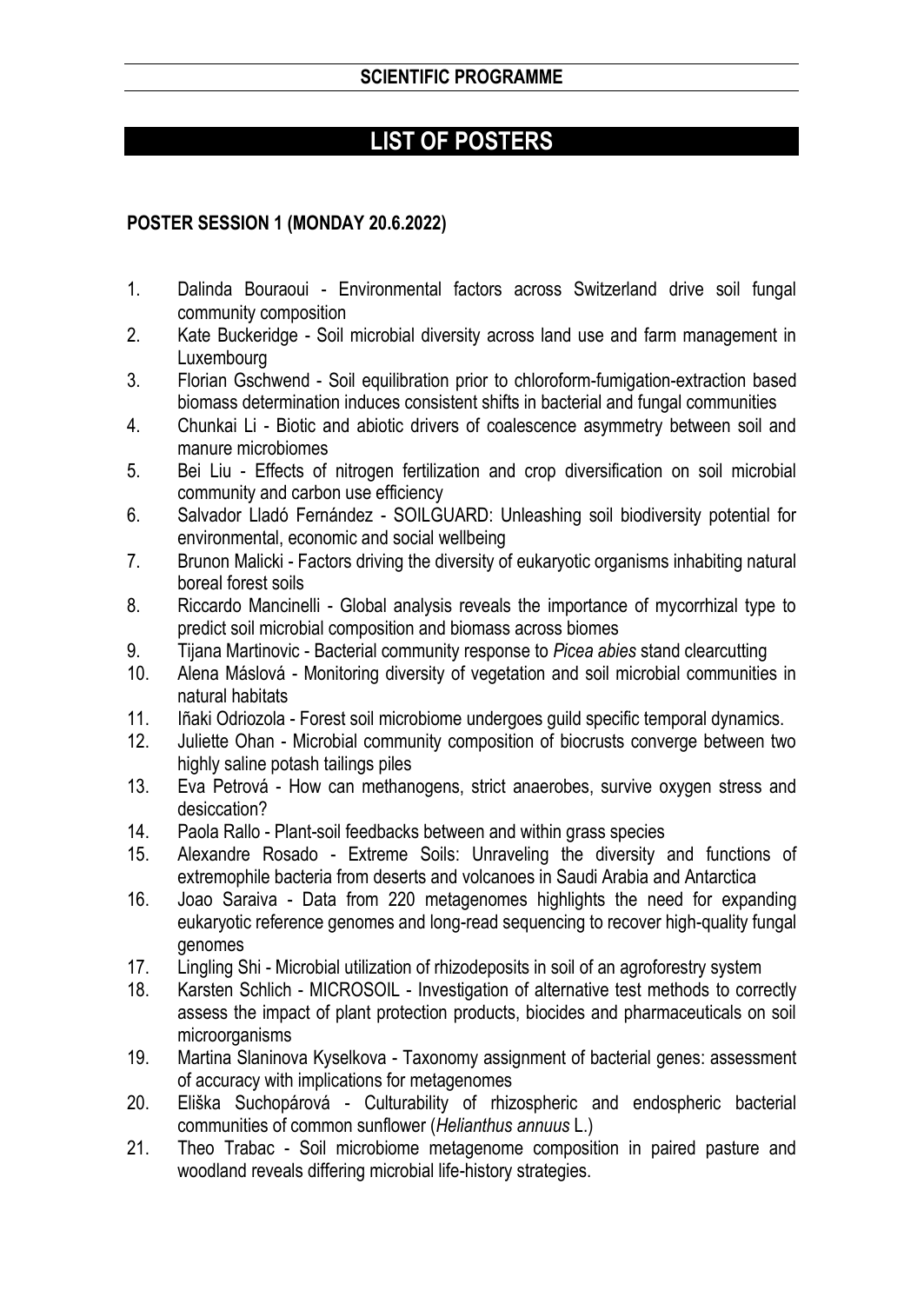- 22. Tomáš Větrovský GlobalFungi, an online atlas of global fungal distribution based on high-throughput sequence data
- 23. Lukáš Vlk Role of exotic woody plant species in introductions of non-native symbiontic fungi
- 24. Haotian Wang Development of a peptide nucleic acid to suppress amplification of soil fungal DNA when studying soil protistan communities
- 25. Muhammad Waqas Isolation and identification of EPS producing bacteria from the permafrost degraded soil of Fairbanks, Alaska
- 26. Gennuo Wang Genome-centric analysis of a successful experiment in soils contaminated with bromoxynil recovered 307 metagenome-assembled genomes
- 27. Paula Buil Maldonado Arbuscular mycorrhizal fungi in arable soils: more mutualistic than expected, less mutualistic than possible
- 28. Dana Elhottová Specific footprint of outdoor cattle farming in the soil
- 29. Laura Häkkinen Effects of farming practices on fungal community structure in soil vertical profile
- 30. Tereza Hammerschmiedt Effect of biochar-enriched digestate on soil health and quality
- 31. Jiri Holatko Contrasting effect of elemental sulfur, compost, and combined amendment on microbial activities in rapeseed field culture soil
- 32. Sabine Huber Soil resource, microbial biomass and enzymatic stoichiometry affect the C sequestration potential in arable soils – evidence from a multiple site on-farm approach
- 33. Tingting Chen Effects of nitrogen inhibitors on soil microbial respiration
- 34. Eva Kaštovská Formation and stabilization of soil organic matter in eroded agricultural soils: role of soil texture and residue quality
- 35. Nuria Martín Wentzien Effects of agricultural management on the olive tree root microbiome
- 36. Sunil Mundra Date palm (*Phoenix dactylifera*) root and bulk soil fungal communities are distinct and altered by salinity of irrigation water
- 37. Eduardo Pérez-Valera Biotic factors underpinning microbial community assembly and ecosystem function in manured agricultural soils
- 38. Paula Rojas Pinzon Uncovering biological nitrification inhibitors and their efficacy in different soil types
- 39. Rashmi Shrestha Cover crop diversity effects on seasonal soil microbial activity and microbial community diversity in boreal agriculture
- 40. José A. Siles Soil microbial biomass across land uses and climates in Europe: elucidating its driving factors
- 41. Callum Williams Enriching communities of soil bacteria for biocontrol of *Fusarium* wilt of banana.
- 42. Kunal Jani Culturomics and Genome-Scale Metabolic Modeling to Infer Metabolic Potential of Thermophiles

# **POSTER SESSION 2 (TUESDAY 21.6.2022)**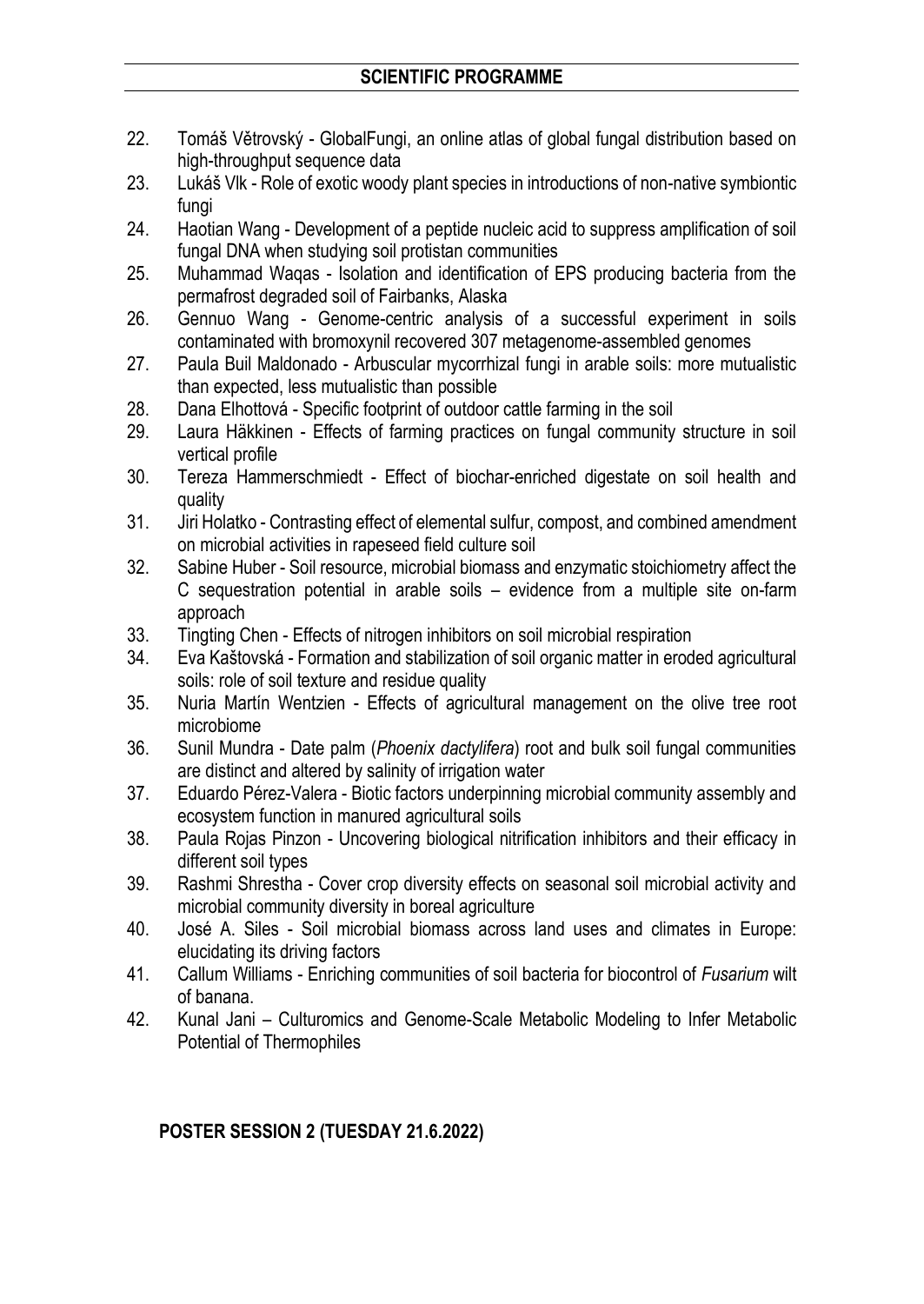- 43. Sandra Awokunle Hollá The response of ectomycorrhizal, arbuscular mycorrhizal and nonsymbiotic fungi to tree diversity in a temperate forest
- 44. Lukas Bell-Dereske Identifying plant-associated fungi from a global meta-study of meta-barcoding studies
- 45. Ewa Błońska Soil biochemical properties and stabilization of soil organic matter in relation to deadwood in different climate conditions
- 46. Jason Bosch Patterns of bacterial-fungal co-occurrence in European beech (*Fagus sylvatica* L.) deadwood
- 47. Vendula Brabcová Microbiomes of fungal fruit bodies: fresh and decomposed deadwood fungi represent a specific microbial habitat
- 48. Jasmin Danzberger Drought recovery of fine roots and development of root associated fungal communities is tree species specific
- 49. Tania Fort Microbial and plant community responses to long-term NP additions and liming in a coniferous forest soil
- 50. Jordi Garcia-Pausas Post-fire plant growth promotes the recovery of soil microbial functions
- 51. Niloufar Hagh Doust Metagenomic profiling of soil Carbon, Nitrogen, and Phosphorus cycling capacity as affected by pH
- 52. Jussi Heinonsalo The impact of plant-derived C allocation to soil processes and interaction between ectomycorrhizal and ericoid plants. Conclusions from a 5-year NITROFUNGI project
- 53. Michal Choma Recovery of ectomycorrhizal fungi community after forest dieback in the course of vegetation regeneration
- 54. Jarosław Lasota The effect of shrubs admixture in forest stands on accumulation of polycyclic aromatic hydrocarbons in relation to soil organic matter
- 55. Clémentine Lepinay Successional development of wood-inhabiting fungi associated with dominant tree species in a natural temperate floodplain forest
- 56. Lenka Michalčíková Controlling factors of dead wood decomposition in old growth temperate forest in central Europe
- 57. Tereza Patrmanová Extracellular enzyme activities of soil microbial communities in response to food web interactions in temperate deciduous forest
- 58. Sarah Piché-Choquette Every Fungi is "not" everywhere, but the environment "still" selects
- 59. Karin Pritsch Relations between root fungal communities, tree species mixtures and tree growth
- 60. Eva-Maria Roth Effects of forest management on soil fungal composition.
- 61. Friederike Roy Impact of elevated nitrogen deposition on deadwood decomposition is tree species dependent
- 62. Katarzyna Rożek The influence of fourteen tree species on soil chemical properties and the communities of soil microorganisms
- 63. Outi-Maaria Sietiö Interactive effects of warming and insect herbivory on mineral soil fungal communities, microbial biomass and necromass in Finnish Subarctic region
- 64. Anna Stefanowicz Herbaceous plant species and their combinations positively affect microorganisms and processes and modify physicochemical properties of beech and riparian forest soils
- 65. Karolina Tahovská Microbial imprint in nitrogen losses across forested Czech catchments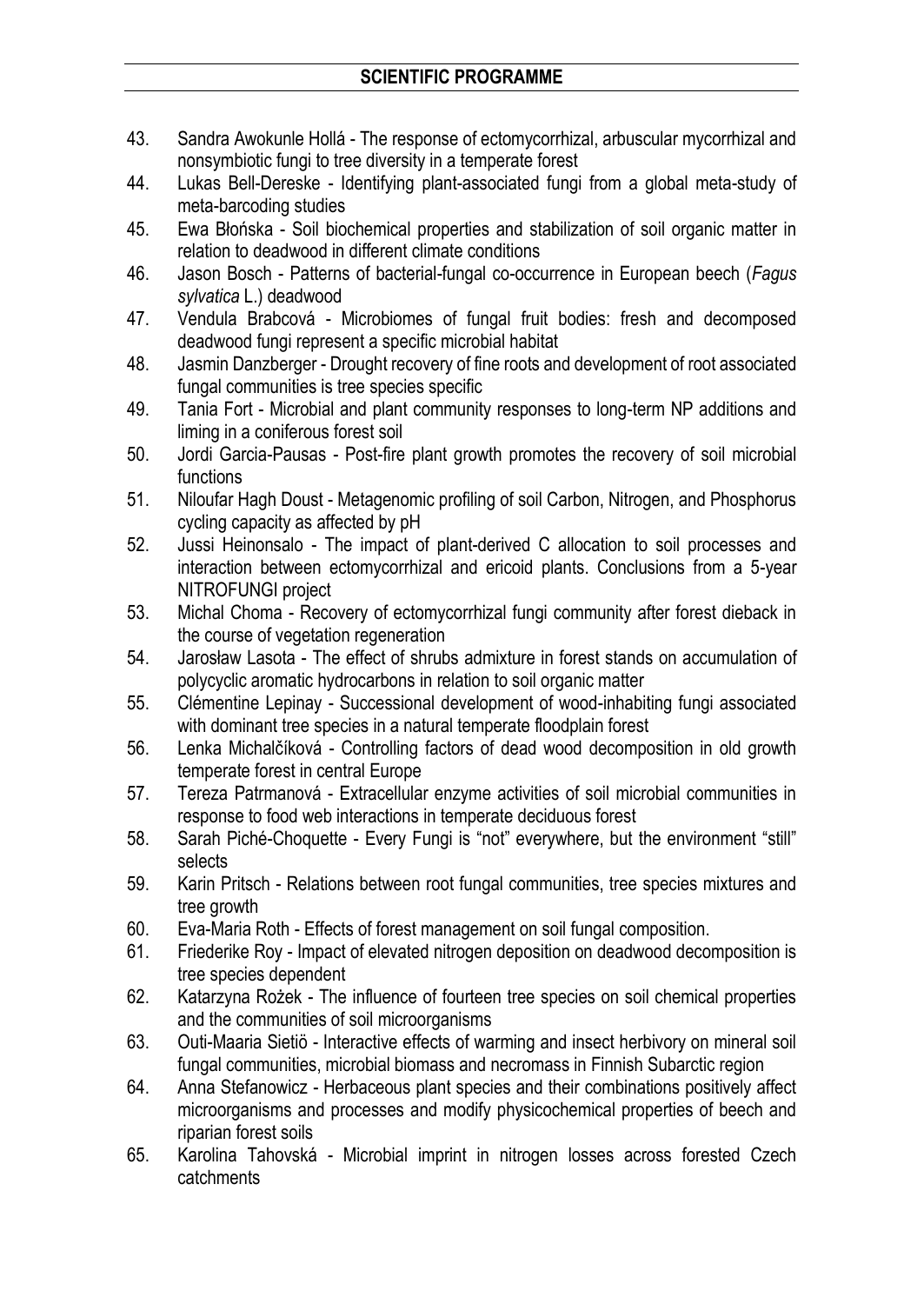- 66. Szymon Zubek The influence of herbaceous plant species with contrasting traits on the communities of arbuscular mycorrhizal fungi in beech and riparian forest soils
- 67. Priyanka Deciphering the mechanism of synergism between plant growth promoting bacterial strains through metabolic profiling
- 68. Valliammai Alaguvel Protists modulate enteric bacterial communities in treated wastewater irrigated soils
- 69. Andrea Braun-Kiewnick Monitoring *Gaeumannomyces tritici* an important soil-borne pathogen in continuous wheat rotations by qPCR and selection of potential beneficial rhizobacteria for plant health management
- 70. Maede Faghihinia Microbial interactions in the hyphosphere of arbuscular mycorrhizal fungi affect nutrient cycling in soil-plant systems
- 71. Chenguang Gao The response of plant community to alterations in soil biotic conditions is decoupled between above- and belowground traits
- 72. Amira Hassan The application of endophytic 1-aminocyclopropane-1-carboxylic acid deaminase-producing actinobacteria to mitigate salt stress in cucumbers in the United Arab Emirates
- 73. Sven Marhan The function of the hyphosphere in carbon and nutrient partitioning between plants and microorganisms in a grassland soil
- 74. Kyle Mason-Jones Nematode facilitation of soil bacteriophage dispersal
- 75. Julius Nweze The possible role and metabolic profile of bacterial communities in the hindgut of methane- and non-methane-releasing millipedes
- 76. Jakub Papík The link between the composition of below-ground microbiota and root metabolomic profiles in *Helianthus annuus* L.
- 77. Nadine Praeg Aerobic soil methane oxidation is affected by root exudate input and selected carbon additives
- 78. Daria Rapoport Co-cultivation with indigenous actinobacterial strains influences metabolite pool and cultivable part of soil bacterial community
- 79. Martin Rozmoš Microbial loop involved in organic nitrogen utilisation by an arbuscular mycorrhizal fungus
- 80. Theresa Rzehak Interactions among soil organisms of the Alpine pasture ecosystem
- 81. Johannes Schweichhart Changes of arbuscular mycorrhizal communities along a 4000m elevation gradient in the NW Himalayas suggest increasing specialisation in higher elevations
- 82. Jingjing Yang Impacts of drying-wetting cycles and food-type on microbial community within casts of Lumbricus terrestris during ageing process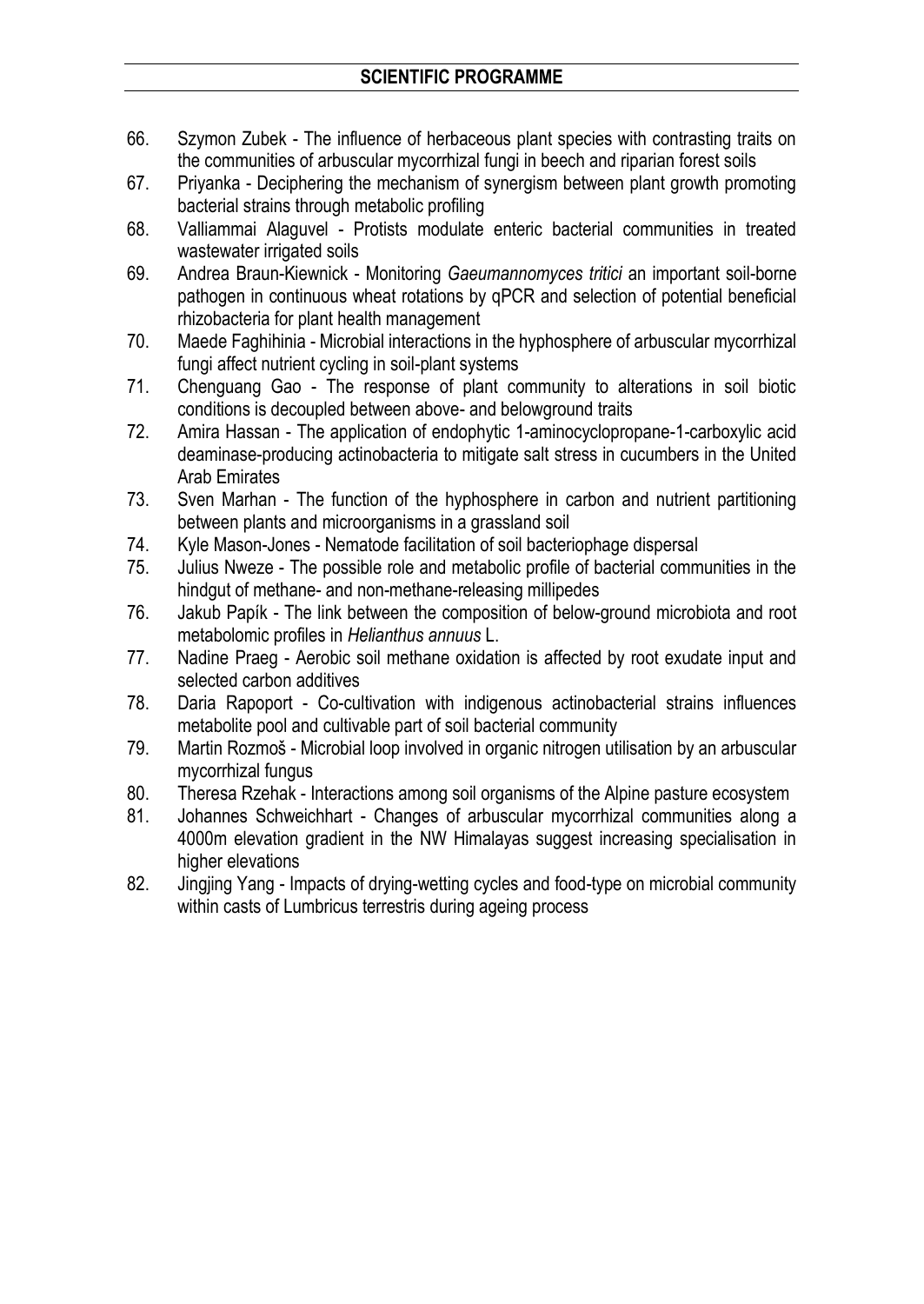# **POSTER SESSION 3 (WEDNESDAY 21.6.2022)**

- 83. Sergey Blagodatsky Soil microbial biomass and its activity in soils of an agricultural post-mining chronosequence
- 84. Petra Bukovská Arbuscular mycorrhiza mediates efficient recycling of organic nitrogen in soil-plant systems
- 85. Petr Čapek Understanding variability in macromolecular composition of soil microorganisms as a way to determine its growth rate
- 86. Stefan Gorka Soil bacterial neutral lipid fatty acids: Biomarkers for bacterial carbon storage or necromass?
- 87. Weilin Huang Mycorrhizal impact as mediators of the litter decomposition process, regulate the global litter decomposition dynamics
- 88. Fadwa Khalfallah Forest trees species shape the biochemistry of soil organic matter under the control of their associated microbial communities
- 89. Kaikai Min Changes in microbial communities and functions depend on the litter quality
- 90. David Püschel Mycorrhizal nitrogen uptake under variable soil moisture what is the preferred source?
- 91. Pere Rovira The build-up of soil organic matter in soils after crop abandonment and development of a secondary forest: a comparison of crops, young forests and old forests
- 92. Robert Starke We are what we eat Carbon and nitrogen manipulation of fungal biomass impacts its residence time in a forest soil
- 93. Milan Varsadiya Extracellular enzyme ratios reveal locality and horizon-specific carbon, nitrogen, and phosphorus limitations in Arctic permafrost soils
- 94. Petra Vinšová Soil development of a High Arctic glacier forefield: microbial community succession and nutrient availability limitation
- 95. Songyu Yang Soil respiration and priming effect controlled by the addition of soluble and insoluble fractions of spruce rootsprocess
- 96. Zubda Zahid Comparing ameliorative role of corncob residues and its biochar on soil quality under drought conditions
- 97. Camelia Algora Short-term warming in Arctic soils: effects on fungal communities
- 98. Martin Brtnický Effect of biodegradable plastics poly-3-hydroxybutyrate and digestate on soil properties
- 99. Tomáš Cajthaml Remedial trial of sequential anoxic/oxic chemico-biological treatment for decontamination of extreme hexachlorocyclohexane concentrations in polluted soil
- 100. Tomáš Engl Biotransformation of chlorophenols by microbial consortia enriched on lignin and its structural motifs
- 101. Lilian Gréau Impact of a PAH contamination gradient on microbial communities associated with *Populus canadensis*
- 102. Lýdie Jakubová Lignin-utilizing consortia for reducing the concentrations of aromatic pollutants
- 103. Lenka Mészárošová Biotic and environmental determinants of soil and root-associated microbiomes on a limestone quarry landfill
- 104. Andrea Moravcová Climate driven shifts in plant and fungal communities will lead to soil carbon loss in alpine ecosystems